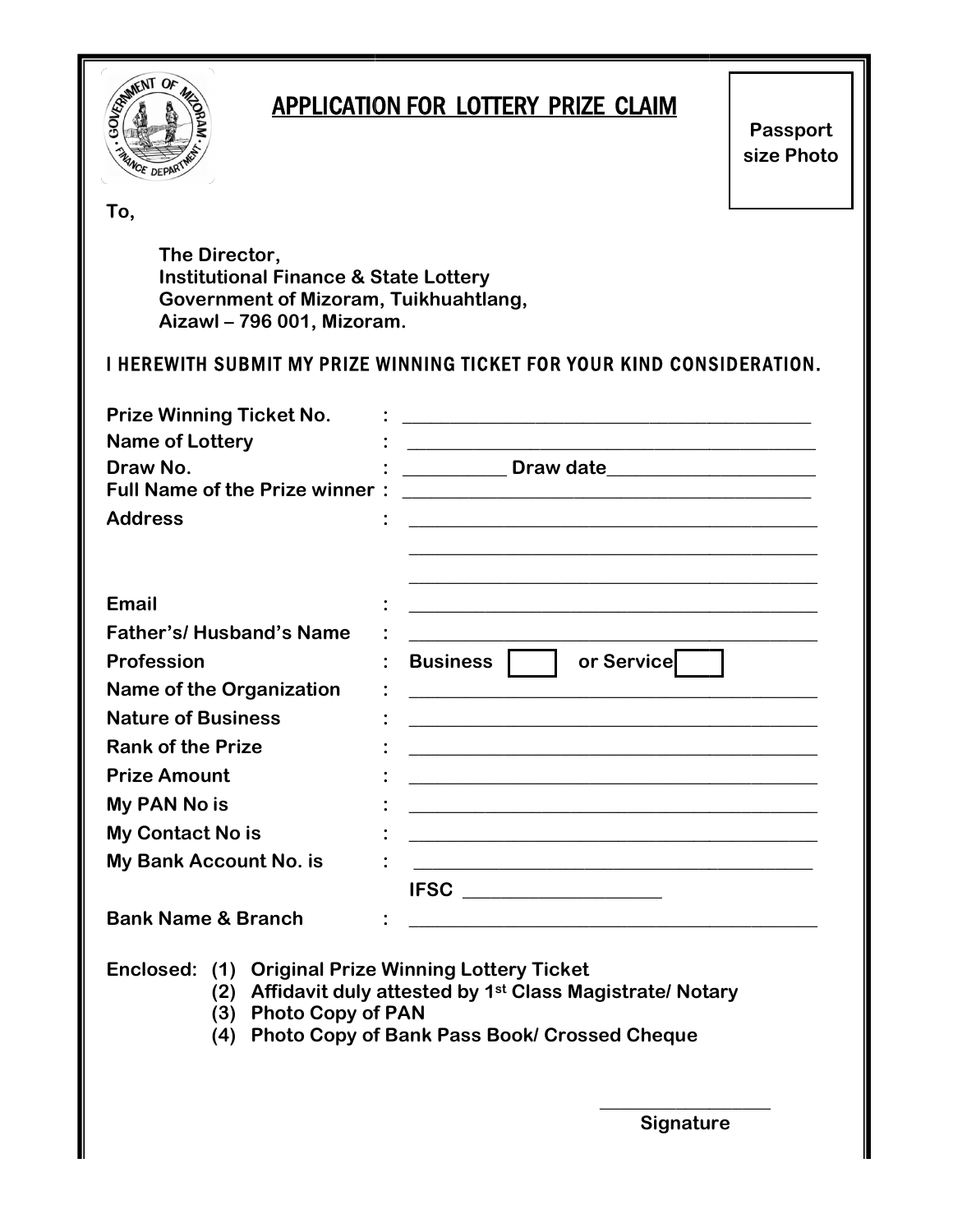

# PRIZE CLAIM INSTRUCTIONS

- 1. All claims of Taxable Prizes should be submitted to The Director,  $\|$ Institutional Finance & State Lottery in the prescribed form. CLAIM INSTRUCTIONS<br>
Extricts a should be submitted to The Director,<br>
& State Lottery in the prescribed form.
- 2. The form should be filled clearly showing the Name of the claimant, Postal Address, Name of the Lottery, Prize amount, PAN Number, \_\_\_\_\_\_\_\_\_\_\_\_\_\_\_\_\_<br>Contact Number and Bank details like Bank Account Number, IFSC \_\_\_\_\_\_\_\_\_\_\_\_\_\_\_\_\_<br>code, Name of the Bank and Branch, cancelled Cheque etc. Contact Number and Bank details like Bank Account Number, IFSC code, Name of the Bank All claims of Taxable Prizes should be submitted to The Director,<br>Institutional Finance & State Lottery in the prescribed form.<br>The form should be filled claerly showing the Name of the claimant,<br>Postal Address, Name of th
- 3. Original prize winning Ticket with one photocopy duly attested by a Gazetted Officer/Notary Public, an affidavit of ownership of the prize Original prize winning Ticket with one photocopy duly attested by a<br>Gazetted Officer/Notary Public, an affidavit of ownership of the prize<br>winning ticket from any 1<sup>st</sup> Class Magistrate/Notary Public should also be submitted.
- 4. Government of Mizoram shall not be liable to pay prizes on tickets lost in postal transit, defaced or mutilated.
- 5. Tampered tickets shall not be entitled to any prize and any person claiming prize money with a tampered ticket is liable to be sued in a court of law. Government of Mizoram shall not be liable to pay prizes on ticket<br>lost in postal transit, defaced or mutilated.<br>Tampered tickets shall not be entitled to any prize and any perso<br>claiming prize money with a tampered ticket
- 6. The Director shall disburse Prize Money for accepted genuine claims after making necessary deduction of Income Tax etc. in the form of Demand Draft/ Cheque/

**Director** Institutional Finance & State Lottery Aizawl, Mizoram.